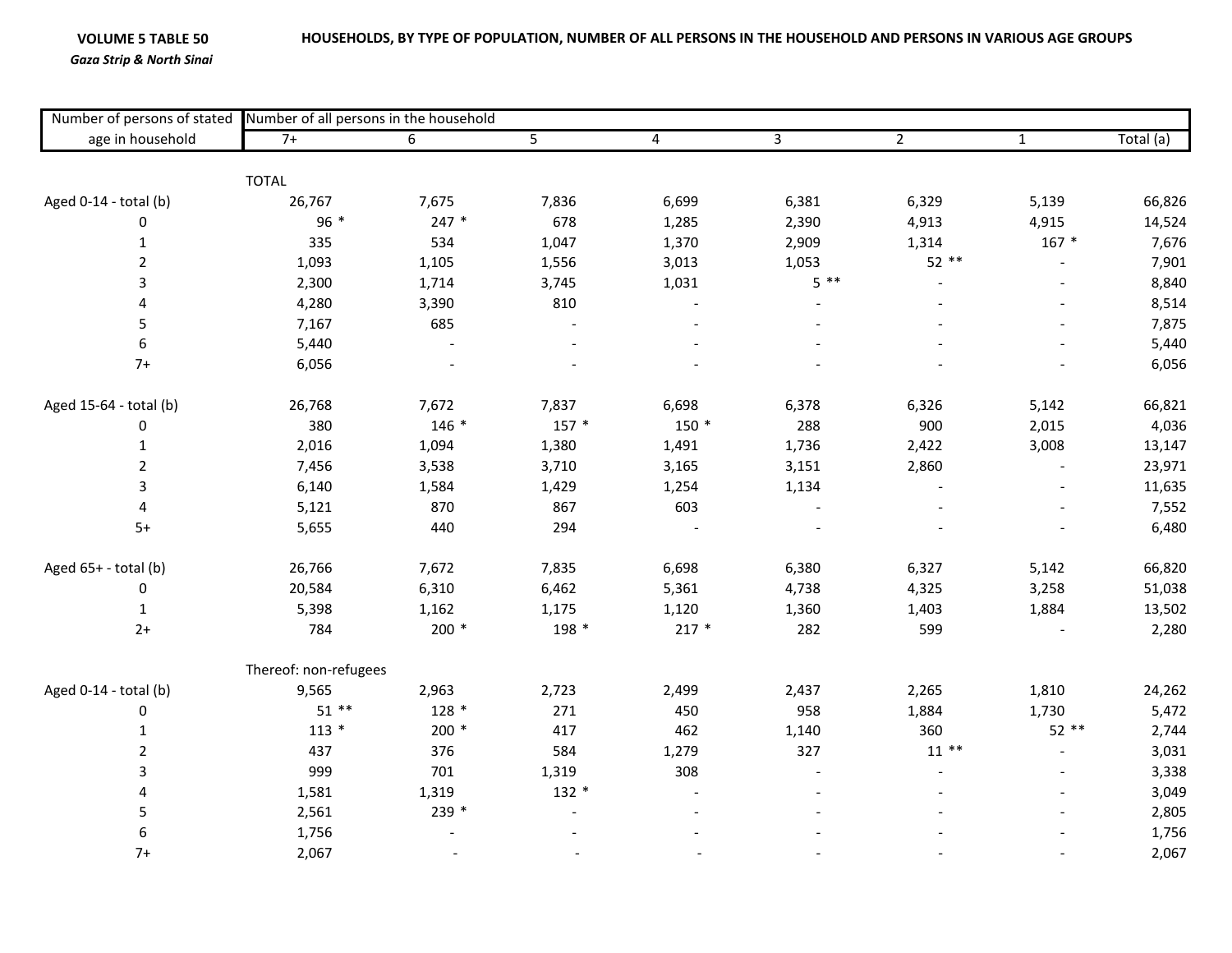| Aged 15-64 - total (b) | 9,566         | 2,962       | 2,724         | 2,500       | 2,437        |         | 2,265       | 1,811    | 24,265 |
|------------------------|---------------|-------------|---------------|-------------|--------------|---------|-------------|----------|--------|
| $\pmb{0}$              | 46 **         | 28 **       | 66 **         | $18**$      |              | $77***$ | 329         | 664      | 1,168  |
| $\mathbf{1}$           | 565           | 395         | 331           | 452         | 591          |         | 805         | 1,102    | 4,241  |
| $\overline{2}$         | 2,622         | 1,396       | 1,392         | 1,360       | 1,293        |         | 1,097       |          | 9,194  |
| 3                      | 2,106         | 629         | 512           | 414         | 451          |         |             |          | 4,130  |
| 4                      | 2,004         | 313         | 370           | 238         |              |         |             |          | 2,955  |
| $5+$                   | 2,223         | $201 *$     | $113 *$       |             |              |         |             |          | 2,577  |
| Aged 65+ - total (b)   | 9,565         | 2,962       | 2,724         | 2,500       | 2,437        |         | 2,265       | 1,812    | 24,265 |
| $\pmb{0}$              | 7,211         | 2,471       | 2,161         | 2,030       | 1,772        |         | 1,477       | 1,133    | 18,255 |
| 1                      | 2,030         | 409         | 481           | 426         | 509          |         | 556         | 679      | 5,090  |
| $2+$                   | 324           | 82 **       | 82 **         | 44 **       |              | 156 *   | $232 *$     |          | 920    |
|                        | Refugee camps |             |               |             |              |         |             |          |        |
| Aged 0-14 - total (b)  | 12,574        | 3,383       | 3,553         | 2,865       | 2,663        |         | 2,836       | 2,289    | 30,163 |
| 0                      | $***$<br>35   | $***$<br>80 | 306           | 556         | 1,034        |         | 2,090       | 2,190    | 6,291  |
| 1                      | 153<br>$\ast$ | 252         | 466           | 606         | 1,105        |         | 693         | 75<br>** | 3,350  |
| 2                      | 447           | 462         | 629           | 1,147       | 518          |         | 24<br>$***$ |          | 3,239  |
| 3                      | 908           | 722         | 1,619         | 556         |              |         |             |          | 3,828  |
| 4                      | 1,978         | 1,503       | 533           |             |              |         |             |          | 4,020  |
| 5                      | 3,265         | 364         |               |             |              |         |             |          | 3,647  |
| 6                      | 2,783         |             |               |             |              |         |             |          | 2,783  |
| $7+$                   | 3,005         |             |               |             |              |         |             |          | 3,005  |
| Aged 15-64 - total (b) | 12,574        | 3,382       | 3,553         | 2,865       | 2,661        |         | 2,835       | 2,290    | 30,160 |
| $\pmb{0}$              | 178 *         | 75 **       | 71            | $***$<br>76 | $***$        | $122$ * | 440         | 1,018    | 1,980  |
| 1                      | 1,009         | 579         | 767           | 767         | 856          |         | 1,172       | 1,214    | 6,364  |
| $\overline{2}$         | 3,626         | 1,495       | 1,589         | 1,190       | 1,193        |         | 1,153       |          | 10,292 |
| 3                      | 3,081         | 674         | 669           | 579         | 462          |         |             |          | 5,517  |
| 4                      | 2,318         | 381         | 348           | 236         | $\ast$       |         |             |          | 3,318  |
| $5+$                   | 2,362         | 178 *       | 109 *         |             |              |         |             |          | 2,689  |
| Aged 65+ - total (b)   | 12,573        | 3,382       | 3,552         | 2,864       | 2,662        |         | 2,835       | 2,289    | 30,157 |
| $\pmb{0}$              | 9,747         | 2,785       | 2,936         | 2,259       | 1,903        |         | 1,862       | 1,289    | 22,781 |
| 1                      | 2,506         | 511         | 512           | 492         | 670          |         | 665         | 1,000    | 6,356  |
| $2+$                   | 320           | $***$<br>86 | 104<br>$\ast$ | 113         | $\ast$<br>89 |         | 308         |          | 1,020  |